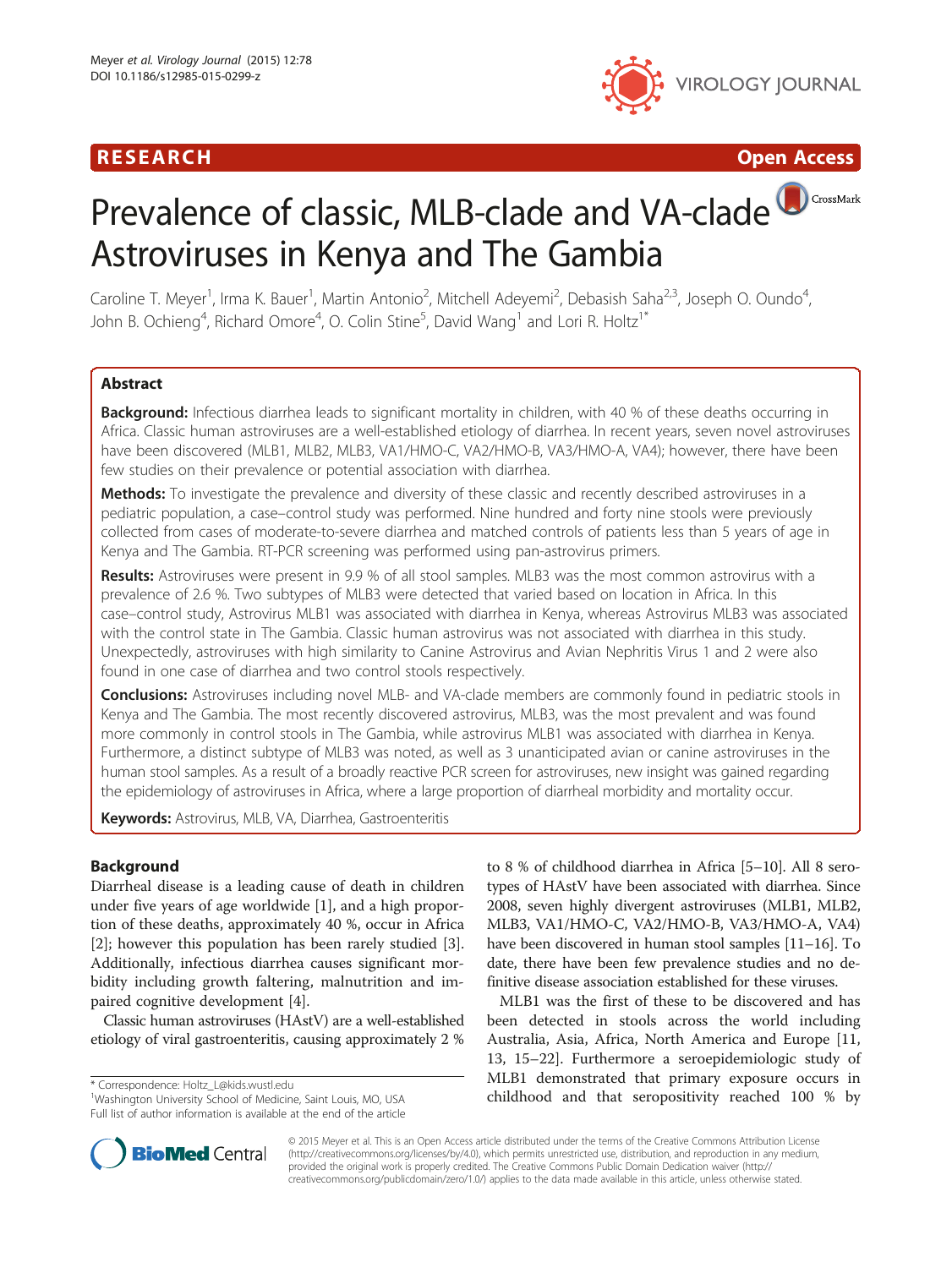adulthood [\[23](#page-6-0)]. One case–control study of MLB1 has been reported of Indian children that did not show an association of MLB1 with diarrhea [\[24\]](#page-6-0). MLB2 was initially discovered in stool, and MLB2 viremia in a febrile child has been described [\[25\]](#page-6-0). MLB3 was described recently in India in 2013 and found in 0.6 % of stools sampled [\[12](#page-6-0)].

VA1/HMO-C was first identified in an unexplained outbreak of gastroenteritis [[14](#page-6-0)] and has since been detected in the brain of multiple immunocompromised patients with encephalitis [[26](#page-6-0)–[28](#page-6-0)]. This virus has been found to have a seroprevalence of 65 % in adults [\[29](#page-6-0)]. VA2/HMO-A and VA3/HMO-B have been described in stools from Nigeria, Pakistan, and India, while VA2/ HMO-A has additionally been found in stools from the United States, China and Egypt [\[11](#page-6-0), [13](#page-6-0), [18](#page-6-0), [21](#page-6-0)]. VA4 was recently discovered in 2 stool samples from Nepal [[12\]](#page-6-0).

Due to the limited data on these novel astroviruses, the objective of this study was to explore the prevalence and diversity of astroviruses in a pediatric population using cases of moderate-severe diarrhea (MSD) and matched controls in Kenya and The Gambia.

## Results

Astroviruses were present in 9.9 % of all samples and represented primarily a mixture of classic, MLB and VA astroviruses (MLB3 2.6 %, HAstV 2.5 %, MLB1 1.7 %) (Table 1). MLB3 was the most prevalent astrovirus, followed by HAstV and MLB1.

MLB3 was detected more frequently in controls than in diarrhea cases in The Gambia (4.7 % controls vs 1.1 % cases;  $p = 0.0421$ ) as well as overall  $(4.2 %$  controls vs 0.9 % cases;  $p = 0.0071$ ). Sequencing of the amplicons from the MLB3 positive samples from 6 of 7 Kenyan samples yielded sequences that shared 97-99 % identity

| Table 1 Astrovirus Screening Results |  |
|--------------------------------------|--|
|--------------------------------------|--|

with the reference MLB3 strain. However, the seventh Kenyan sample and all 18 positive samples from The Gambia shared only 88–89 % identity to the reference MLB3 strain, demonstrating that a previously unrecognized diversity of MLB3 subtypes exists (Fig. [1\)](#page-2-0).

MLB1 was significantly associated with diarrhea in Kenya (6.1 % cases vs 0.6 % controls;  $p = 0.0217$ ). All of the MLB1 positive stools in Kenya occurred in a 4 month timeframe of stool collection between May-August of 2008 with 7 of the 12 positive samples collected within 12 days. By contrast, prevalence of MLB1 was lower in The Gambia, 3 of the 4 detections occurred in March and April, and no association with diarrhea was observed (0.8 % cases vs. 0.6 % controls). There was no difference in the prevalence of classic astroviruses between cases and controls (2.7 % cases vs. 2.4 % controls). VAclade viruses were detected at low prevalence (VA1 and VA2) or not at all (VA3 and VA4).

The results of previous microbiologic testing for 17 diarrhea pathogens for these samples [[3\]](#page-5-0) were used to determine if any of the known pathogens were detected with any astrovirus more frequently than by chance. Prevalence of *Campylobacter jejuni* infections in the aggregate Kenya and The Gambia population was 4.5 % (5.8 % of cases and 3.4 % of controls) (Table [2](#page-2-0)). Codetection of MLB1 and Campylobacter jejuni was significant; 5 of the 16 stools positive for MLB1 were also positive for *C. jejuni* ( $p = 0.0005$ ). All five of the samples with both MLB1 and C. jejuni were diarrhea cases.

Sequencing of the pan-astrovirus primer derived amplicons also yielded several unexpected results. A 415 nucleotide (nt) amplicon [GenBank: KJ777800] from a Kenyan case stool shared 95 % nucleotide identity to Canine astrovirus strain 915 [GenBank: JX878480]. In addition, a 439 nt amplicon [GenBank: KJ777802] from a Kenyan

|                    | Kenya              |                |           | The Gambia         |                       |           | All samples        |                       |           |           |
|--------------------|--------------------|----------------|-----------|--------------------|-----------------------|-----------|--------------------|-----------------------|-----------|-----------|
|                    | Cases<br>$n = 181$ | Controls       | p         | Cases<br>$n = 266$ | Controls<br>$n = 321$ | p         | Cases<br>$n = 447$ | Controls<br>$n = 502$ | р         | Total     |
|                    |                    | $n = 181$      |           |                    |                       |           |                    |                       |           | $n = 949$ |
| <b>HAstV</b>       | 7                  | 4              | 0.3270    | 5                  | 8                     | 0.4609    | 12                 | 12                    | 0.9432    | 24        |
| MLB1               | 11                 |                | $0.0217*$ | $\overline{2}$     | 2                     | 1.000     | 13                 | 3                     | $0.0221*$ | 16        |
| MLB <sub>2</sub>   | 0                  |                | 0.9907    | $\overline{2}$     |                       | 0.2722    | 2                  | 8                     | 0.1808    | 10        |
| MLB3               |                    | 6              | 0.9864    | 3                  | 15                    | $0.0421*$ | 4                  | 21                    | $0.0071*$ | 25        |
| VA1                | $\mathbf{0}$       | $\Omega$       | N/A       | $\mathbf 0$        |                       | 0.9857    | $\mathbf{0}$       |                       | 0.9857    |           |
| VA <sub>2</sub>    | $\overline{2}$     | $\overline{2}$ | 1.0000    | 4                  | 6                     | 0.9435    | 6                  | 8                     | 0.9569    | 14        |
| VA3                | $\mathbf 0$        | $\mathbf 0$    | N/A       | 0                  | 0                     | N/A       | $\circ$            | 0                     | N/A       | $\circ$   |
| VA4                | $\mathbf 0$        | $\mathbf{0}$   | N/A       | 0                  | 0                     | N/A       | $\circ$            | $\circ$               | N/A       | $\circ$   |
| Total <sup>†</sup> | 21                 | 14             | N/A       | 16                 | 39                    | N/A       | 37                 | 53                    | N/A       | 90        |

HAstV- Human Astrovirus

N/A- Not applicable

\*Significant at p < 0.05

† Total does not include additional astroviruses including Canine Astrovirus, Avian Nephritis Virus 1 and 2, and VA5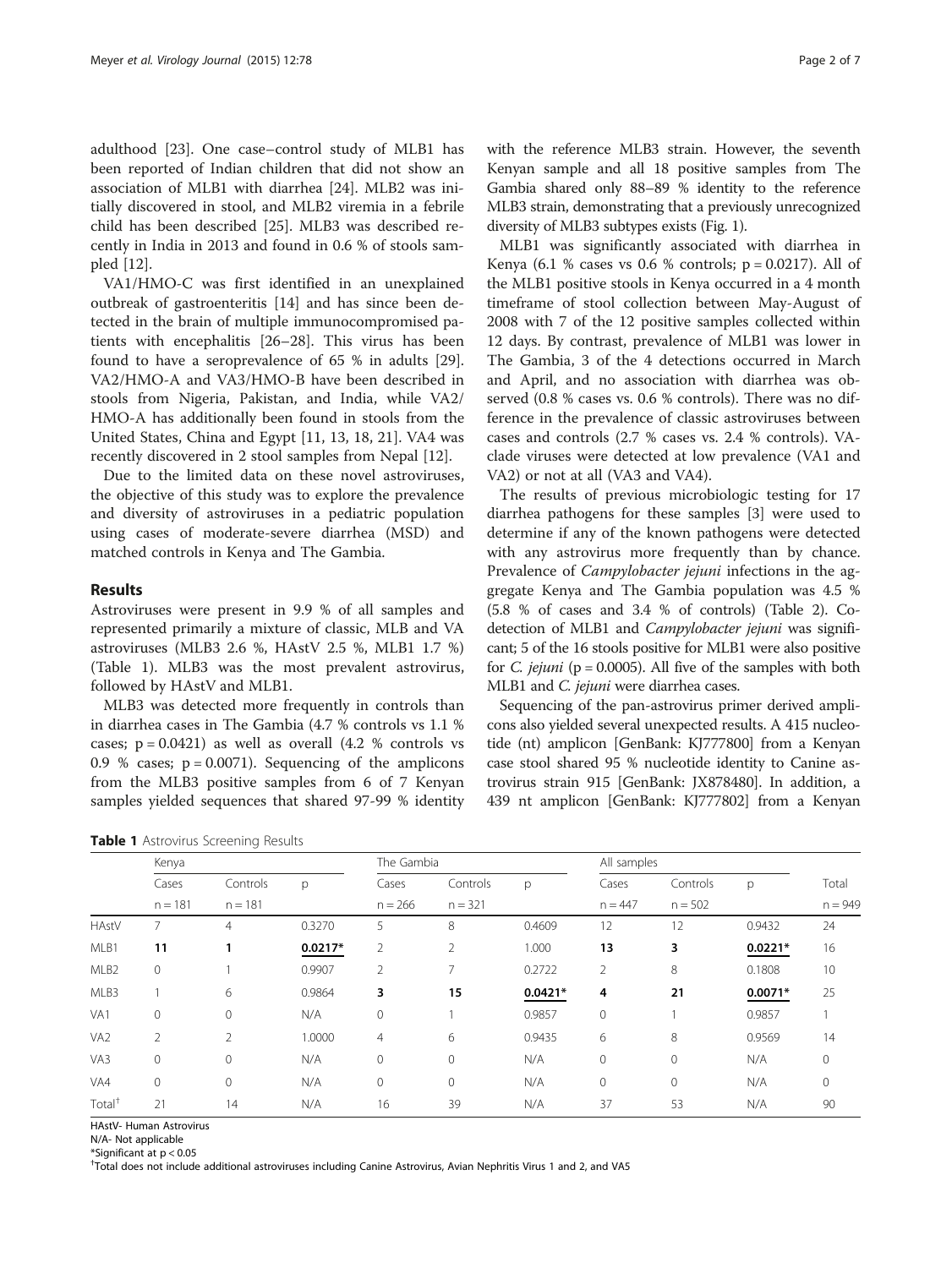<span id="page-2-0"></span>

control stool shared 92 % identity to Avian Nephritis Virus 2 [GenBank: HQ188698] [\[30](#page-6-0)], while a 439 nt amplicon [GenBank: KJ777801] from a Gambian control sample shared 94 % identity to Avian Nephritis Virus 1 [GenBank: AB033998] [\[31\]](#page-6-0). Finally, a 433 nt amplicon from a control sample from the Gambia shared only 77 % nucleotide identity to VA4. We sequenced the nearly-complete genome of 6519 nt [GenBank: KJ656124], which we tentatively named astrovirus VA5 (Fig. [2](#page-3-0)). Further analysis demonstrated that this sequence shared 94 % nucleotide identity to a very recently published sequence Human astrovirus BF34 [GenBank: KF859964] [\[32\]](#page-6-0). VA5 contains characteristic astrovirus motifs such as a heptameric slippery sequence (AAAAAAC) and a stem-loop II in the 3′ UTR.

## **Discussion**

In summary, astroviruses are commonly found in pediatric stool samples in Kenya and The Gambia. While there have been a few reports describing the prevalence

Table 2 Campylobacter jejuni and MLB1 Co-detection

| MLB1 Negative | MLB1 Positive | Total |
|---------------|---------------|-------|
| 895 (94.3 %)  | $11(1.2\%)$   | 906   |
| 38 (4.0 %)    | $5(0.5\%)*$   | 43    |
| 933           | 16            | 949   |
|               |               |       |

\*Co-detection of MLB1 and Campylobacter jejuni was significant at  $p = 0.0005$ using Fisher exact test, 95 % CI (2.757–35.260)

of recently identified astroviruses in African countries such as Egypt and Nigeria [[13](#page-6-0), [18](#page-6-0)] there have been no studies from Kenya or The Gambia. Astrovirus MLB3 was recently discovered in India in 2013 [[12](#page-6-0)] and has not been previously detected in Africa; however, it was the most frequently detected of all of the astroviruses in this study.

This is only the second study reporting MLB3 and the first case–control study of MLB3 performed. Compared to the initial study in India, MLB3 was detected at a prevalence four times higher in Africa [\[12](#page-6-0)]. Furthermore, there is a novel diversity of MLB3 viruses, as a distinct subtype of MLB3 that differed by  $> 10$  % from the reference MLB3 was detected. Prior studies of the 8 classic human astrovirus serotypes have also shown geographic strain variation [[33](#page-6-0)].

Interestingly, MLB3 was negatively associated with moderate-severe diarrhea in The Gambia. Although viruses are generally associated with undesirable consequences, a recent animal model showed that enteric viruses may also have beneficial functions [\[34\]](#page-6-0). In the animal model, murine norovirus provided protection against mucosal damage and supported intestinal homeostasis in germ-free and antibiotic-treated mice. The association of MLB3 with the control state, may indicate that MLB3 can similarly provide protection from diarrhea in this population. Alternatively, MLB3 may be a pathogen of another organ system and affected by diarrhea-associated changes in the gut.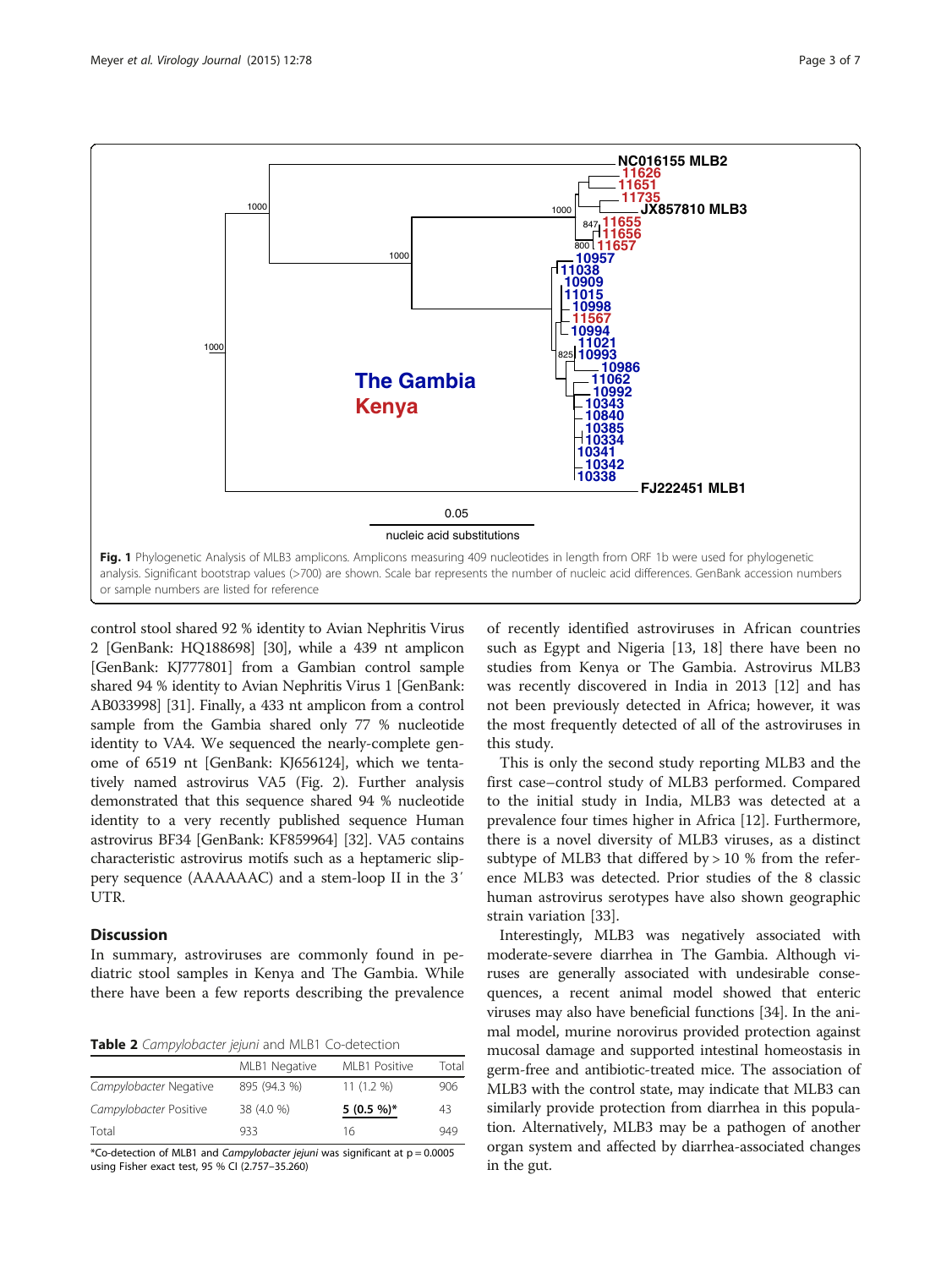<span id="page-3-0"></span>

There was a positive association between MLB1 and diarrhea in this matched case–control study in Kenya, raising the possibility that MLB1 may play a role in the etiology of diarrhea. However, no association was observed in The Gambia. In Kenya, there was a clustering of positive stools over a 12 day time period. This could indicate an outbreak of MLB1 leading to diarrhea and increased prevalence that was not captured in The Gambia. The association of MLB1 with diarrhea also differed from a prior case–control study in India [[24](#page-6-0)]. Although the aggregate analysis of Kenya and The Gambia together still yields a statistically significant association with diarrhea overall ( $p = 0.0221$ ), the different results from the two sites renders it difficult to make definitive conclusions.

Clearly the two geographic sites yielded distinct prevalence rates for both MLB1 and MLB3. Geographic variation of eukaryotic viruses occurs [\[35\]](#page-6-0) and likely contributed to our findings. These observations underscore

the need for additional studies in diverse geographic sites to better define the prevalence of these novel astroviruses.

This study showed a significant association between MLB1 and C. jejuni. Campylobacter is typically a foodborne or zoonotic disease [[36\]](#page-6-0), while classic human astrovirus is most commonly transmitted by human to human contact [\[33](#page-6-0)]. Although the route of transmission of MLB1 is currently unknown, the high rate of codetection could be due to similar transmission of MLB1 and Campylobacter through food or water. Previous studies have shown that mixed infections with Campylobacter and other pathogens are common [\[37](#page-6-0), [38\]](#page-6-0), and specific virus-induced cell alterations enhanced the invasiveness of *C. jejuni* in a cell culture model [\[39](#page-6-0)]. These observations raise the question of whether there may be synergistic effects between these agents and whether those effects play a role in the etiology of diarrhea, as all co-detections occurred in cases with diarrhea.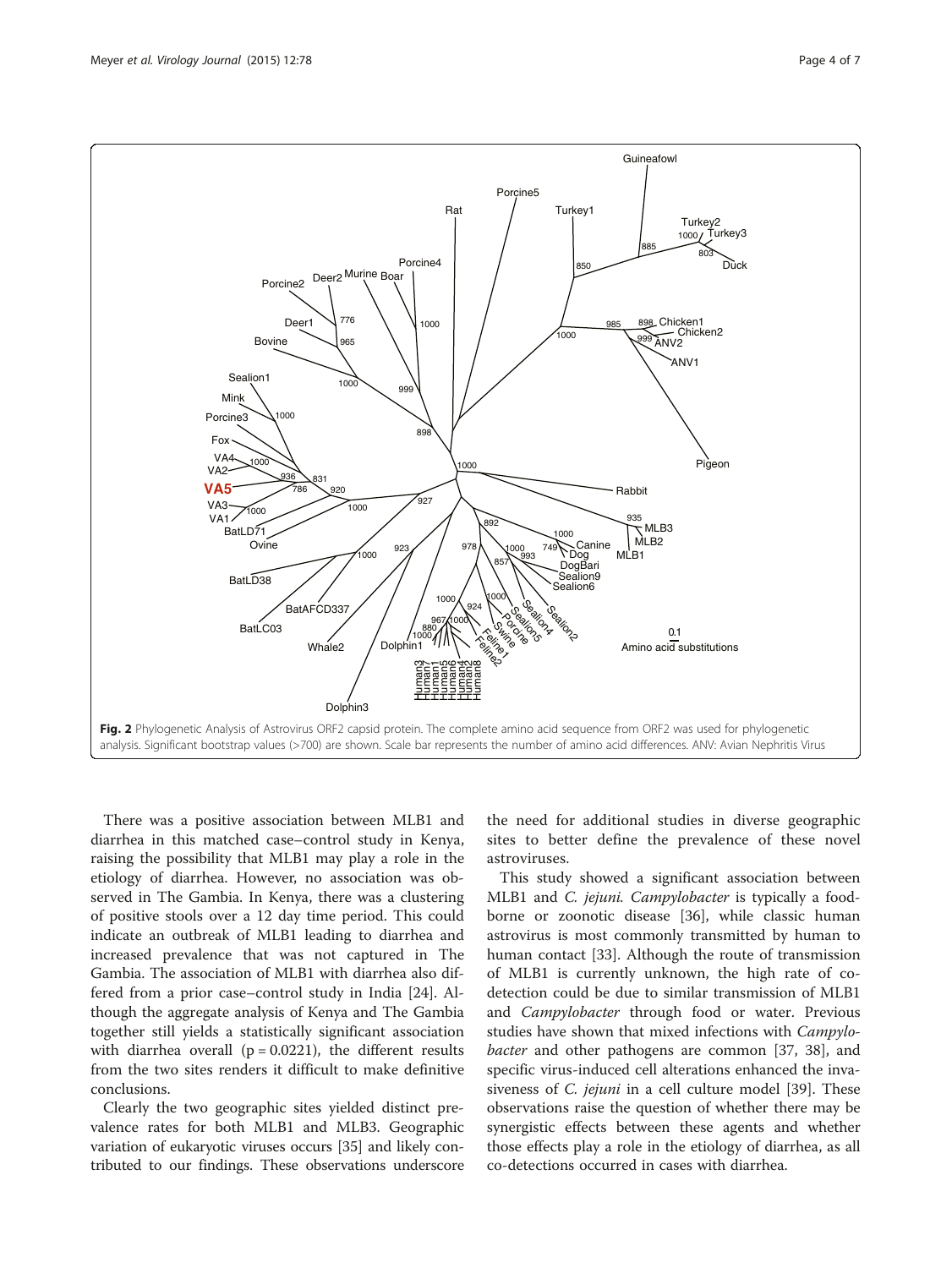Although HAstV is a well-established cause of diarrhea, it was not associated with moderate-severe diarrhea in this study. This observation may be due to the exclusion of mild cases of diarrhea typically associated with HAstV infection. This result also reflects some of the challenges of using the case–control approach for disease attribution as other well-defined human diarrhea pathogens have also failed in single case–control studies [[40, 41](#page-6-0)].

Unexpectedly, there were sequences in human stool with high identity to Avian Nephritis Virus 1 and 2 and Canine Astrovirus. These observations may be the result of ingestion of infected meat, as this phenomenon has been described for plant viruses [[17](#page-6-0), [42](#page-6-0)] or may be related to environmental exposure to animals. Zoonotic infection has been postulated to occur in astroviruses due to the frequent occurrence of recombination events and wide range of species infected [[43](#page-6-0)] and is another possibility. In addition, a novel astrovirus VA5, similar to the recently reported HAstV-BF34 was identified [[32\]](#page-6-0). It was only the use of broadly reactive PCR primers in this study that enabled the detection of these unexpected or novel agents. Prior studies of the prevalence of classic HAstV used primers that targeted specifically Human Astroviruses 1–8. Those primers could not detect viruses such as Avian Nephritis Virus or Canine Astrovirus. With the dramatic increase the number of astrovirus species discovered, further optimization of consensus astrovirus primers and their application to analyze human cohorts may uncover much more about the types and frequency of astroviruses found in human stool.

## Conclusions

In conclusion, astroviruses including the novel MLB- and VA-clades are commonly found in pediatric stools in Kenya and The Gambia and a wide range of astroviruses was detected in this population. One of the most recently discovered astroviruses, MLB3 was also the most prevalent. MLB1 was associated with diarrhea in Kenya, while MLB3 was found more commonly in the control stools in The Gambia. There is diversity within the species of MLB3. Unexpected animal astrovirus species were detected in human stool through the use of broadly reactive PCR primers. Additional studies are needed to better understand the role of these novel astroviruses in human health and disease.

# **Methods**

## Samples

This investigation utilized 949 stool samples from cases of moderate-severe diarrhea and matched controls aged 0–59 months participating in the Global Enteric Multicenter Study (GEMS) at two rural sites in Kenya and The Gambia [\[3](#page-5-0)]. Samples were collected from Kenya between April 2008 and December 2008 and from The Gambia between March 2008 and April 2009. The study was approved by ethics committees at the University of Maryland, Baltimore, MD, USA, and at both field sites.

Cases of moderate-severe diarrhea were defined as acute (onset within 7 days) with  $\geq$  3 loose stools within 24 hours and 1 of the following criteria: sunken eyes, loss of skin turgor, intravenous hydration prescribed, dysentery, or admission to hospital. For every enrolled case, one to three matched control children was enrolled. Controls were matched to every case by age  $(\pm 2$  months for patients aged 0–23 months and ±4 months for patients aged 24–59 months), sex and residence (same or nearby village as the patient with diarrhea) (Table 3). Controls were enrolled within 14 days of the index case and were excluded if they had diarrhea in the prior 7 days. All stools were previously screened for an array of bacterial, parasitic, and viral pathogens [\[44\]](#page-6-0).

In total, 362 stools from Kenya (181 cases, 181 controls) and 587 stools from The Gambia (266 cases, 321 controls) were available for analysis. A Welch two sample t-test was used to examine for differences in age between cases and controls. To assess for differences in gender between cases and controls a chi square test was performed. To determine if presence of specific astroviruses was associated with diarrhea a conditional logistic regression was performed. To analyze if there were significant co-infections with astroviruses and other known pathogens Fisher exact test was used. P values <0.05 were determined to be significant. All statistical analyses were done in SAS 9.3 (Carey, NC).

## Screening

RT-PCR screening of nucleic acid extracted from stool filtrates was performed using a one-step kit (Qiagen) with pan-astrovirus primers SF0073 (5′-GATTGGACTC GATTTGATGG-3′) and SF0076 (5′-CTGGCTTAACC CACATTCC-3′) that target the RNA-dependent RNA

| Table 3 Patient Demographics |  |
|------------------------------|--|
|------------------------------|--|

|            | Kenya              |           |          | The Gambia |           |          | All samples |           |          |           |       |
|------------|--------------------|-----------|----------|------------|-----------|----------|-------------|-----------|----------|-----------|-------|
|            | Cases<br>$n = 181$ |           | Controls | D          | Cases     | Controls | D           | Cases     | Controls | D.        | Total |
|            |                    | $n = 181$ |          | $n = 266$  | $n = 321$ |          | $n = 447$   | $n = 502$ |          | $n = 949$ |       |
| Age (mos)  | 17.4               | 17.5      | 0.985    | 16.4       | 18.0      | 0.0626   | 16.8        | 7.8       | 0.212    | 17.1      |       |
| Gender (M) | 55.8 %             | 55.8 %    | 1.000    | 56.4 %     | 55.5 %    | 0.820    | 56.2 %      | 55.6 %    | 0.859    | 55.8 %    |       |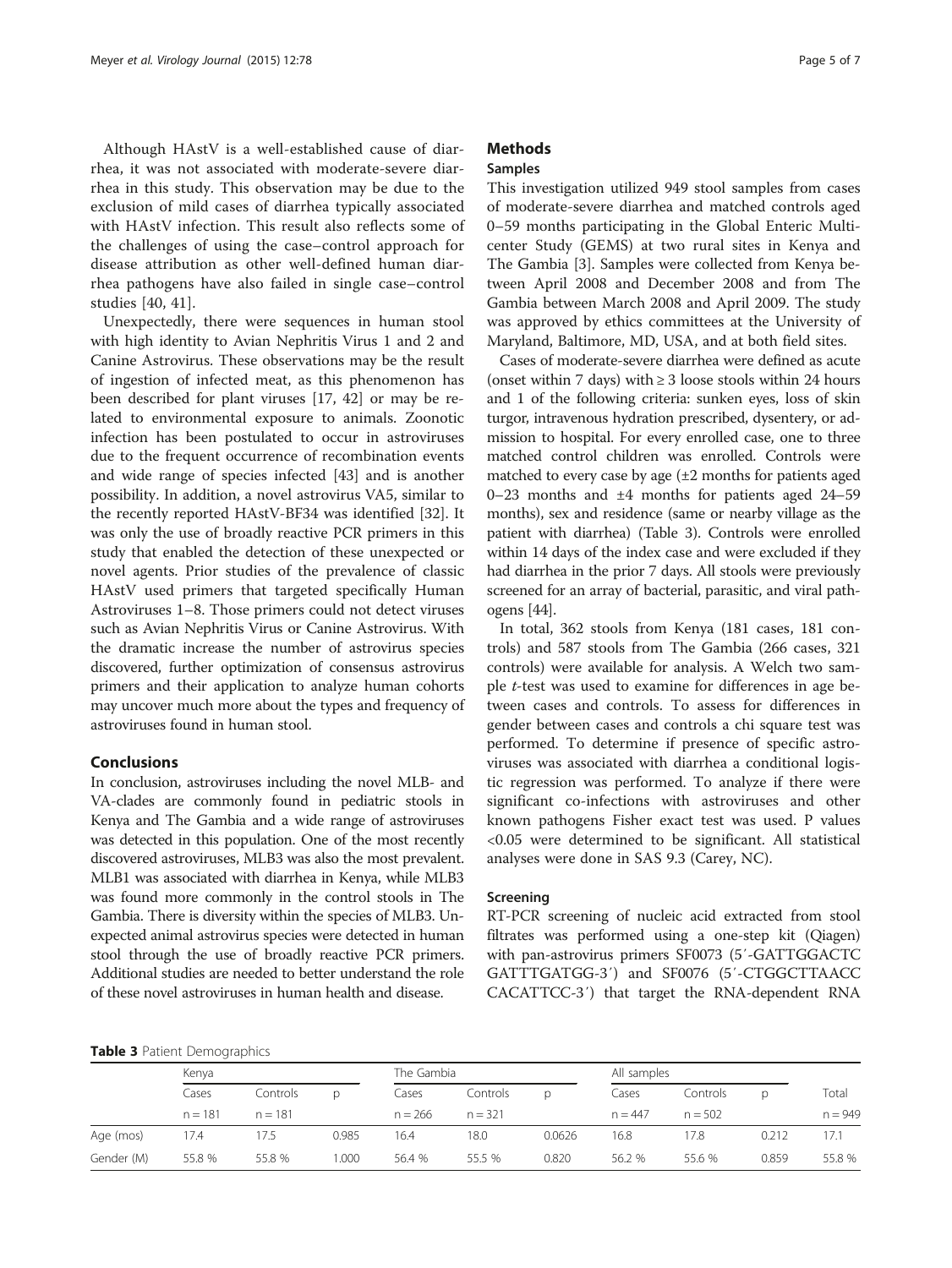<span id="page-5-0"></span>polymerase as previously described [\[11\]](#page-6-0). Positive samples were then screened using primers designed to target the capsid region of classic human astroviruses [Mon269 (5′-CAACTCAGGAAACAGGGTGT-3′) and Mon270 (5′-TCAGATGCATTGTCATTGGT-3′)] and MLB1 [SF0053 (5′-CTGTAGCTCGTGTTAGTCTTAACA-3′) and SF0061(5′-GTTCATTGGCACCATCAGAAC-3′)] [[11\]](#page-6-0). Pan-astrovirus derived amplicons from samples negative in both secondary screens were cloned into pCR4-TOPO vector (Invitrogen) and Sanger sequenced. Sequences were compared to the GenBank nr/nt database on May 7, 2014 and deposited [Genbank: KJ807476 to KJ807529, KJ777800 to KJ777802].

## Full genome sequencing

Deep-sequencing was performed on the stool sample containing the newly described virus VA5 using the Roche Titanium FLX platform [\[14\]](#page-6-0). 1004 viral reads were identified using Virushunter [[45](#page-6-0)] and assembled using Newbler generating a contig of 6519 nucleotides. The contig was confirmed by RT-PCR and 3′ rapid amplification of cDNA ends. The complete 5′ UTR was not successfully sequenced after multiple attempts. This 6519 base pair sequence was deposited in Genbank [Genbank: KJ656124].

#### Phylogenetic analysis

MLB3 nucleic acid amplicon sequences were aligned and maximum-likelihood trees were created by CLUSTALX version 2.1 with 1000 bootstrap replicates. Phylogenetic analysis of the recently described VA5 was performed by aligning amino acid sequences from the complete ORF2 with MUSCLE. Best-fit model was determined using Prottest (version 2.4) [[46](#page-6-0)], and maximum-likelihood trees were generated using Phyml (version 3.0) [\[47\]](#page-6-0).

Accession numbers for astrovirus sequences used in Fig. [2](#page-3-0) are as follows: Turkey Astrovirus 1: CAB95007; Turkey Astrovirus 2: NP987088; Turkey Astrovirus 3: AAV37187; Duck Astrovirus: ACN82429; Guinea Fowl Astrovirus: JN985815; Chicken Astrovirus 1: NP620618; Chicken Astrovirus 2: BAB21617; Avian Nephritis Virus 1: HM029238; Avian Nephritis Virus 2: AEB15604; Pigeon Astrovirus: CBY02488; Rabbit Astrovirus: AEV92822; Astrovirus MLB1: YP002290968; Astrovirus MLB2: YP004934010; Astrovirus MLB3: JX857870; Canine Astrovirus: AEX00102; Dog Astrovirus: ADL27736; DogBari Astrovirus: HM045005; Sealion Astrovirus 1: ACR54272; Sealion Astrovirus 2: ACR54274; Sealion Astrovirus 4: JN420351; Sealion Astrovirus 5: JN420352; Sealion Astrovirus 6: JN420353; Sealion Astrovirus 9: JN420356; Porcine Astrovirus: BAA90309; Porcine Astrovirus 2: AER30006; Porcine Astrovirus 3: NC019494; Porcine Astrovirus 4: JF713713; Porcine Astrovirus 5: JF713711; Swine Astrovirus: ADV16836; Feline Astrovirus 1: AAC13556; Feline Astrovirus 2: NC022249; Human

Astrovirus 1: NP059444; Human Astrovirus 2: L13745; Human Astrovirus 3: AAD17224; Human Astrovirus 4: AAY84779; Human Astrovirus 5: AAY46274; Human Astrovirus 6: CAA86616; Human Astrovirus 7: AAK31913; Human Astrovirus 8: AAF85964; Dolphin Astrovirus 1: ACR54280; Dolphin Astrovirus 3: HQ668129; Whale Astrovirus 2: HQ668143; Bat Astrovirus AFCD337: ACF75865; Bat Astrovirus LC03: ACN88720; Bat Astrovirus LD38: ACN88708; Bat Astrovirus LD71: ACN88712; Ovine Astrovirus: CAB95004; Astrovirus VA1: NC013060; Astrovirus VA2: GQ502193; Astrovirus VA3: JX857868; Astrovirus VA4: JX857869; Astrovirus VA5: KJ656124; Fox Astrovirus: KC692365; Mink Astrovirus: NP795336; Bovine Astrovirus B76: AED89609; Deer Astrovirus 1: HM447045; Deer Astrovirus 2: HM447046; Wild boar Astrovirus: AEZ67026; Murine Astrovirus: NC018702; Rat Astrovirus: HM450382.

#### Abbreviation

HAstV: Human Astrovirus.

### Competing interests

The authors declare that they have no competing interests.

#### Authors' contributions

LRH and DW conceived and designed the experiments. IKB and CTM carried out the experiments. MarA, MitA, DS, JOO, JBO, RO collected the patient samples and OCS facilitated the availability of the samples and edited the manuscript. CTM and LRH performed the analysis. CTM, LRH and DW wrote the paper. All authors read and approved the final manuscript.

#### Acknowledgements

This study was supported in part by the National Institutes of Health Pediatric Gastroenterology Research Training Program (5T32DK077653) from the NIDDK, National Institutes of Health/National Center for Research Resources Washington University-ICTS (KL2 RR024994), NIH grant U54 AI057160 to the Midwest Regional Center of Excellence for Biodefense and Emerging Infectious Disease Research, Children's Discovery Institute (MD-FR-2013-292), and the Bill & Melinda Gates Foundation (OPP1016839). D.W. holds an Investigators in the Pathogenesis of Infectious Disease award from the Burroughs Welcome Fund.

#### Author details

<sup>1</sup>Washington University School of Medicine, Saint Louis, MO, USA. <sup>2</sup>Medical Research Council Unit, Banjul, The Gambia. <sup>3</sup> Center for International Health, Department of Preventive and Social Medicine, Dunedin School of Medicine, University of Otago, Dunedin, New Zealand. <sup>4</sup>Kenya Medical Research Institute/Centers for Disease Control and Prevention, Kisumu, Kenya. 5 University of Maryland School of Medicine, Baltimore, MD, USA.

#### Received: 23 January 2015 Accepted: 15 April 2015 Published online: 15 May 2015

#### References

- 1. Liu L, Johnson HL, Cousens S, Perin J, Scott S, Lawn JE, et al. Global, regional, and national causes of child mortality: an updated systematic analysis for 2010 with time trends since 2000. Lancet. 2012;379:2151–61.
- 2. Boschi-Pinto C, Velebit L, Shibuya K. Estimating child mortality due to diarrhoea in developing countries. Bull World Health Organ. 2008;86:710–7.
- 3. Kotloff KL, Nataro JP, Blackwelder WC, Nasrin D, Farag TH, Panchalingam S, et al. Burden and aetiology of diarrhoeal disease in infants and young children in developing countries (the Global Enteric Multicenter Study, GEMS): a prospective, case–control study. Lancet. 2013;382:209–22.
- 4. Petri Jr WA, Miller M, Binder HJ, Levine MM, Dillingham R, Guerrant RL. Enteric infections, diarrhea, and their impact on function and development. J Clin Invest. 2008;118:1277–90.